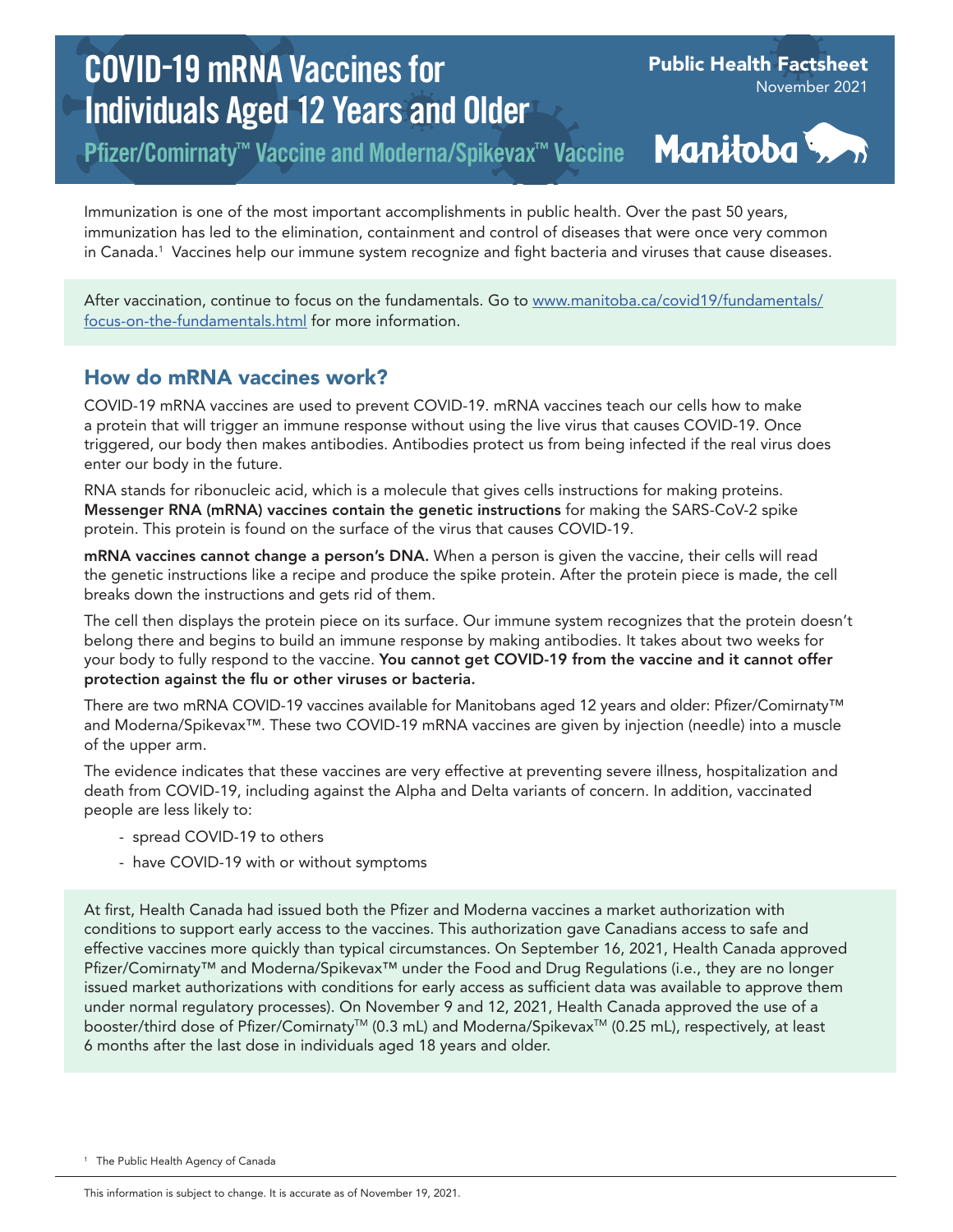### Is the vaccine safe?

Health Canada conducted a rigorous scientific review of the available medical evidence to assess the safety of the COVID-19 mRNA vaccines. Health Canada did not identify any major safety concerns, and continues to monitor post-marketing studies. More than four hundred million doses of mRNA COVID-19 vaccines have been administered to teens/adults worldwide.

The safety signals of blood clots after vaccination that has been seen rarely with the viral vector vaccines (AstraZeneca/Vaxzevria™ and Janssen) has not been detected to date with the mRNA vaccines.

Myocarditis/pericarditis (inflammation of the heart muscle/lining around the heart) has been rarely reported following immunization with the mRNA vaccines, mostly in young males less than 30 years of age, more often after the second dose of vaccine and usually within a week following vaccination. Data on myocarditis/ pericarditis risk following a third dose is limited but suggests a lower risk than what has been seen following dose two. The majority of cases have responded well to treatment and recovered quickly.

As with other vaccines and medicines, some people may experience adverse reactions or side effects. Most side effects are not serious and should go away on their own and within a day or two after getting the vaccine.

## Who should get the COVID-19 vaccine?

Everyone in Manitoba 12 years of age and older $^2$  is recommended to receive the COVID-19 mRNA vaccine. Eligible adolescents 12 to 17 years of age are recommended to get Pfizer/Comirnaty™.

A limited supply of the viral vector COVID-19 vaccines (AstraZeneca/Vaxzevria™ and Janssen) are available in Manitoba but given the lower effectiveness and safety concerns, Pfizer/Comirnaty™ and Moderna/Spikevax™ are preferentially recommended for use in Manitoba.

COVID-19 vaccines can be given to teens/adults at the same time as other (live or inactivated) vaccines.

People who live with a medical condition (e.g., heart failure, liver disease, chronic kidney disease) can get the vaccine. If you are immunosuppressed because of disease or treatment, have an autoimmune condition, are pregnant and/or breastfeeding, refer to the appropriate factsheet for more information: [manitoba.ca/covid19/vaccine/resources.html](https://www.manitoba.ca/covid19/vaccine/resources.html).

Talk to your immunizer or health care provider if you have any questions about your medical conditions or if you are uncertain if you are immunosuppressed or have an autoimmune condition. Your immunizer can give you more information based on what we know from clinical trial data and real-world studies.

## How many doses do I need, and which vaccine should I get and when?

All individuals without contraindications after the first dose of any type of vaccine, are recommended to receive a second dose of mRNA vaccine eight weeks after the first dose. Based on individual circumstances, first and second doses can be given 28 days apart.

A booster/third dose is recommended for people aged 18 years and older at increased risk of serious illness from COVID-19, their caregivers and close/household contacts. However, anyone who is 18 years of age and older who wants to further reduce their individual risk, can get a booster/third dose of Pfizer/Comirnaty™ or Moderna/Spikevax™. To assess the individual risks and benefits of getting a booster/third dose, consider your:

- risk of getting really sick from COVID-19 and experiencing complications
- risk of exposure
- risk of declining protection from dose 1 and 2, particularly when:
	- your first two doses were administered closely together (emerging data suggests eight weeks between dose 1 and dose 2 provides better protection against COVID-19)
	- a long time has passed since you received your last dose (e.g., greater than 6 months)
- risk as it pertains to vaccine safety, particularly around the limited evidence of myocarditis/pericarditis (inflammation of the heart muscle/lining around the heart) following a third dose.

 $^2$  Children aged 11 years who are turning 12 in the fall of the 2021 school year, are also eligible to receive the COVID-19 vaccine.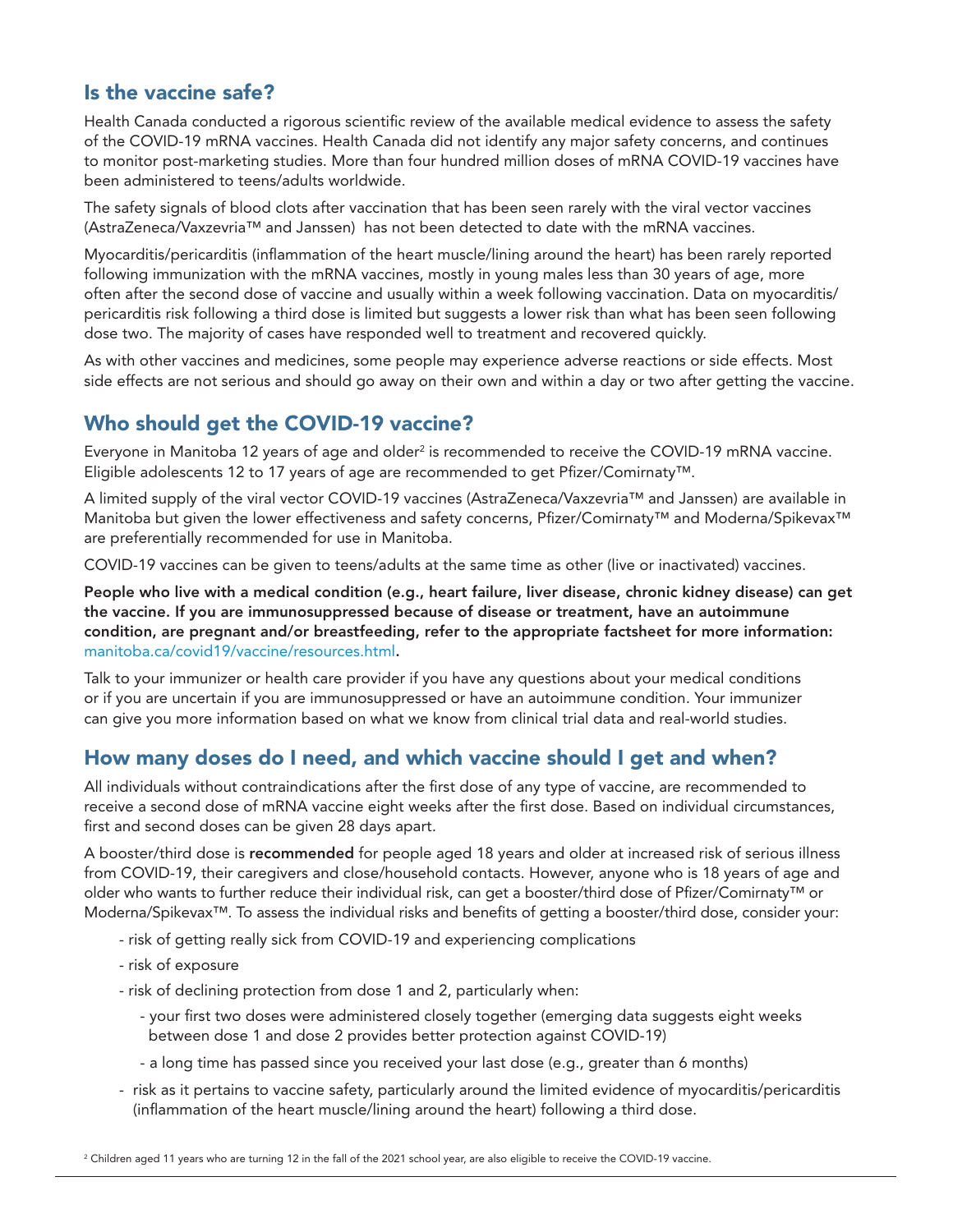- use in Canada and worldwide: the National Advisory Committee on Immunization (NACI)<sup>3</sup> recommends a third dose for certain populations (e.g., residents of personal care homes). Early data from some countries indicates booster/third doses may enhance protection and is as safe as the second dose.

For a list of individuals who are recommended to get a booster/third dose, go to: [www.gov.mb.ca/covid19/](https://www.gov.mb.ca/covid19/vaccine/eligibility-criteria.html) [vaccine/eligibility-criteria.html](https://www.gov.mb.ca/covid19/vaccine/eligibility-criteria.html).

Subsequent doses should be with the same mRNA vaccine as the last dose (i.e., if you received Pfizer/ Comirnaty™ for your second dose, you should receive Pfizer/Comirnaty™ for your third dose). If the same mRNA vaccine is not available, was with a viral vector vaccine (AstraZeneca/Vaxzevria™ or Janssen) or other non-mRNA vaccine, or the last dose is unknown, another mRNA vaccine will be offered. Generally, booster/ third doses should be given 6 months after your last COVID-19 vaccine. You can get your third/booster dose earlier than six months if you are moderately to severely immunocompromised, have had one or two doses of a non-Health Canada approved vaccine or if you require it for travel purposes.

## Who should NOT get the COVID-19 mRNA vaccine?

Anyone 11 years old or younger should not be given the adult formulation of Pfizer/Comirnaty™ or Moderna/Spikevax™.

As a precautionary measure, individuals who experienced myocarditis or pericarditis following vaccination with any dose of an mRNA COVID-19 vaccine, should defer further COVID-19 vaccination until more information is available. People who have a history of myocarditis unrelated to mRNA COVID-19 vaccination should consult their clinical team prior to vaccination.

An allergy referral is required before vaccination if you are allergic to an active substance or any ingredients of Pfizer/Comirnaty™ or Moderna/Spikevax™, or if you have had a severe allergic reaction after the first dose of mRNA vaccine. An allergic reaction can be life-threatening. For information about any of the COVID-19 vaccine ingredients, please review the vaccine manufacturer's product monograph at [manitoba.ca/vaccine](https://manitoba.ca/covid19/vaccine/index.html) or speak with your health care provider. There are two ingredients that are potential allergens known to cause possible allergic reactions, including serious reactions:

- 1. Polyethylene glycol (PEG) is an ingredient in both Pfizer/Comirnaty™ or Moderna/Spikevax™ and may be found in a multitude of products including bowel preparation products for colonoscopies, laxatives, cough syrup, cosmetics, contact lens care solutions, skin care products, certain medications and as an additive in some food and drinks. People with PEG allergies may also be allergic to polysorbate 80. If you are allergic to PEG or polysorbate 80, regardless of the severity of reaction, speak with your health care provider before immunization.
- 2. Tromethamine (trometamol or Tris) is an ingredient of Moderna/Spikevax™ and may be found in certain medications. If you are allergic to tromethamine, regardless of the severity of reaction, speak with your health provider before getting immunized with the Moderna vaccine.

#### Allergic reactions generally happen shortly after the vaccine is administered. You must be observed for a minimum of 15 minutes after immunization.

You can be immunized if you have allergies not related to the vaccine, such as allergies to foods, insect stings or seasonal/environmental allergies. Talk to your immunizer or health care provider about all of your allergies before vaccination.

If you have a fever or any symptoms that could be due to COVID-19, you should not be vaccinated at that time. If you were infected with COVID-19, you should get immunized after your symptoms are gone and your period of isolation is over. Talk with your health care provider if you have any new or lingering symptoms of COVID-19. Your health care provider will advise you when you are able to receive the vaccine.

3 The National Advisory Committee on Immunization (NACI) is an independent committee of recognized experts that provides informed advice on the use of vaccines in Canada. After Health Canada approves a vaccine, NACI critically evaluates all available evidence to make recommendations about its optimal use.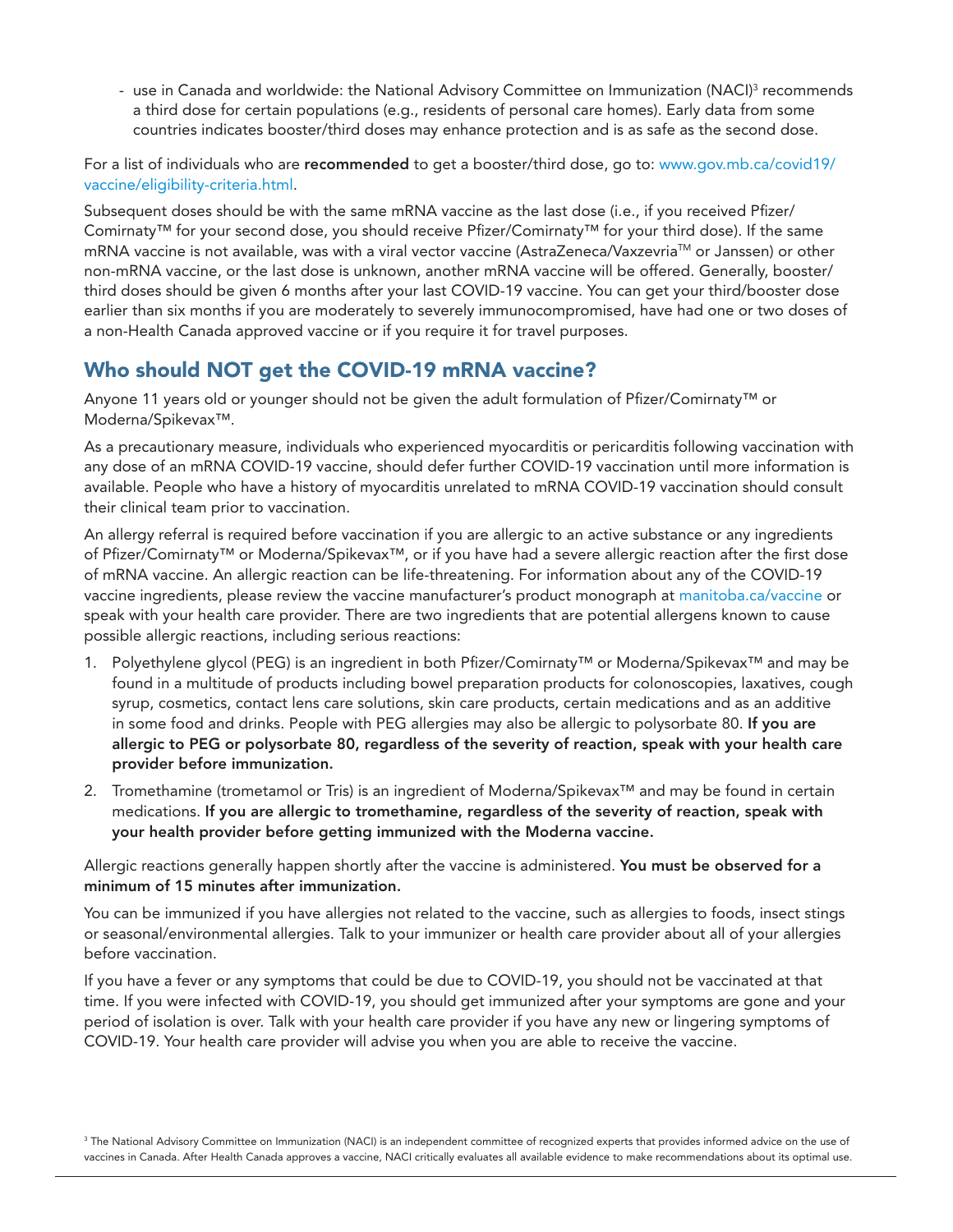## What are some possible side effects of the COVID-19 vaccine?

In general, the side effects observed during the clinical trials were similar to other vaccines. The side effects were generally mild or moderate, and went away a few days after vaccination. They included things like:

- pain, redness and swelling at the site of injection
- body chills
- feeling tired and feverish
- headache
- muscle and joint pain
- nausea and vomiting

These are common side effects of the vaccines and are not a risk to your health. Over-the-counter medicines like acetaminophen (e.g., Tylenol®) or ibuprofen (e.g., Advil®) may be considered to help manage these adverse events (like pain or fever, respectively), if they occur after vaccination.

For a full list of possible side effects, please review the vaccine manufacturer's product monograph at: [www.manitoba.ca/vaccine](https://www.manitoba.ca/vaccine) or speak with your health care provider.

As with all vaccines, more serious side effects such as allergic reactions are possible. However, these are rare.

The signs and symptoms of myocarditis/pericarditis can include shortness of breath, chest pain, or the feeling of a rapid or abnormal heart rhythm. If you experience any of these symptoms, go to the nearest emergency department or health centre.

It is important to stay in the immunization clinic for 15 minutes after getting any vaccine in the unlikely event of a severe allergic reaction. You may need to stay in the clinic for 30 minutes if you have had a serious allergic reaction to a vaccine in the past. This can include hives, difficulty breathing, or swelling of the throat, tongue or lips. This can happen up to an hour after you get vaccinated. If this happens after you leave the immunization clinic, call 911 or go to the nearest emergency department or health centre for immediate attention.

Report any serious or unexpected adverse reactions to a health care provider, or call Health Links-Info Santé at 204-788-8200 or 1-888-315-9257 (toll free in Manitoba).

## Preparing for your vaccination

Be sure to follow the signs and instructions at the immunization clinic (e.g., stay two metres away from other people), and remember to stay home if you are sick.

- Wear a short-sleeve shirt.
- Be sure you have eaten regularly that day.
- Bring and wear your mask.
- Bring any personal identification required by the immunization clinic, such as your Manitoba Health Family Registration Card.
- Bring your completed and signed COVID-19 Vaccine Consent Form, available at: [ProtectMB.ca/Resources](http://ProtectMB.ca/Resources).

## Your record of protection

All immunizations, including the COVID-19 vaccine, are recorded on your immunization record in Manitoba's immunization registry. This registry:

- allows health care providers to find out which immunizations you (or the people you care for) have received or need to have
- may be used to produce immunization records or notify you or your health care provider if a particular immunization has been missed
- allows Manitoba Health and Seniors Care as well as public health officials to monitor how well vaccines work in preventing disease